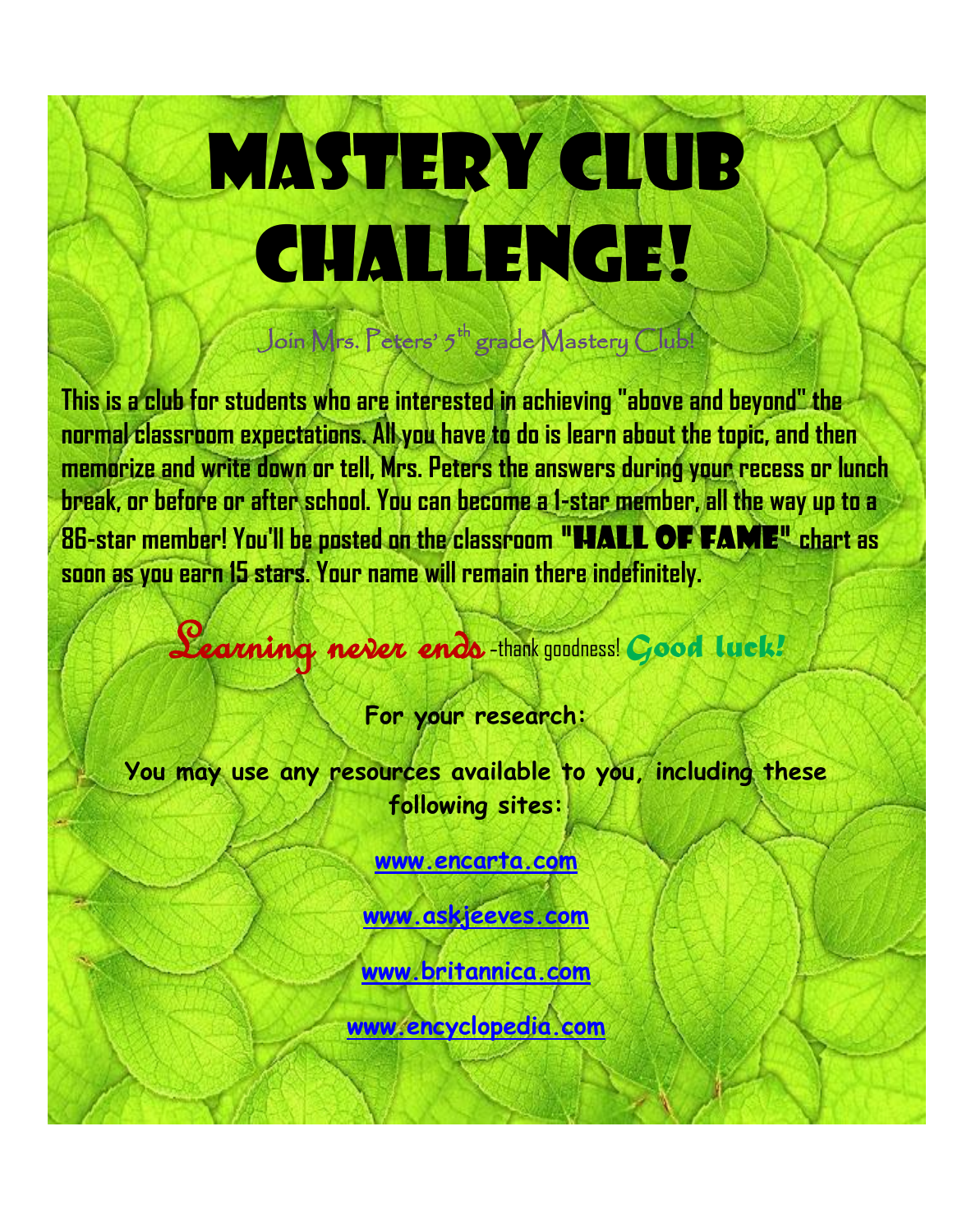|    |                                                              | <b>Here's a Web Site to Assist</b><br><b>SOCIAL STUDIES</b> You in Your Research                                                            |
|----|--------------------------------------------------------------|---------------------------------------------------------------------------------------------------------------------------------------------|
|    | 1. Name the 7 continents.                                    | <b>More About the Continents</b><br><b>Awesome Lists for Social Studies</b><br><b>MC Questions</b>                                          |
| 2. | Name 15 world countries.                                     | <b>Country Maps</b>                                                                                                                         |
| 3. | Name 15 major world<br>cities.                               | <b>World Cities</b><br><b>Great Lists for Social Studies MC</b><br><b>Questions</b>                                                         |
| 4. | Name 15 types of<br>dwellings.                               | <b>Types of dwellings</b>                                                                                                                   |
| 5. | Name 10 South American<br>and Central American<br>countries. | <b>South America Country Map</b><br><b>Central America Map</b>                                                                              |
| 6. | <b>Name 10 countries</b><br>bordering the Pacific<br>Ocean.  | <b>Country Maps</b>                                                                                                                         |
| 7. | Name 10 countries in<br>Europe.                              | <b>European Countries Quiz Yourself</b><br><b>Click on the correct European</b><br><b>country game</b>                                      |
| 8. | <b>Name 10 countries in</b><br>Africa.                       | <b>African countries Quiz Yourself</b>                                                                                                      |
| 9. | Name 10 major bodies of<br>water.                            | <b>Oceans and Seas Awesome Lists</b><br>for Social Studies MC Questions<br><b>Major Bodies of Water List</b>                                |
|    | 10. Name 10 major world<br>rivers.                           | <b>Principal Rivers of the World River</b><br><b>Systems of the World</b><br><b>Awesome Lists for Social Studies</b><br><b>MC Questions</b> |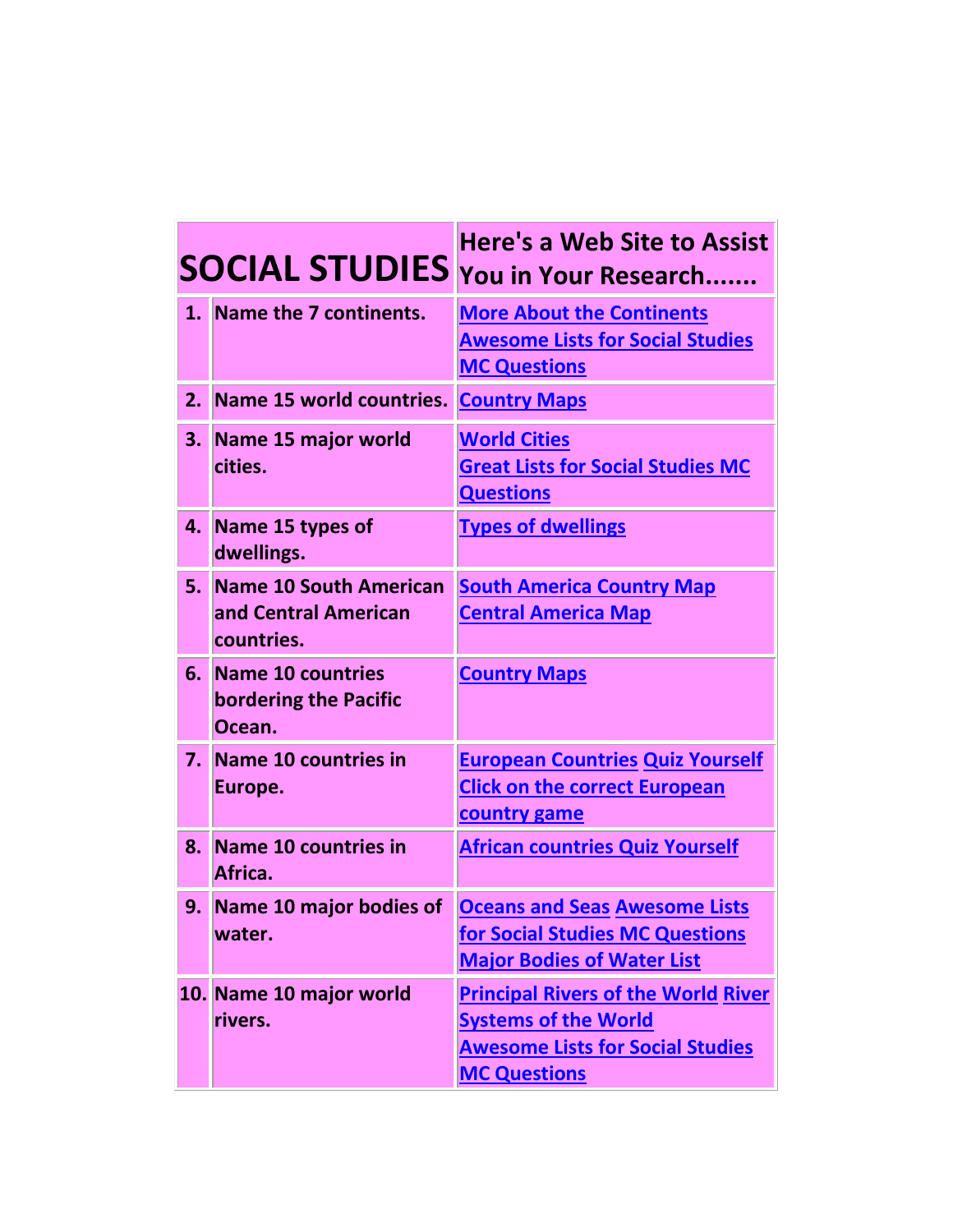| 11. Name 10 large deserts of                        | <b>Fact Monster deserts of the world</b>  |
|-----------------------------------------------------|-------------------------------------------|
| the world.                                          | <b>Desert maps</b>                        |
|                                                     | <b>Awesome Lists for Social Studies</b>   |
|                                                     | <b>MC Questions</b>                       |
| 12. Name 10 large lakes.                            | <b>Lakes of the World U.S. Lakes.com</b>  |
|                                                     | <b>Awesome Lists for Social Studies</b>   |
|                                                     | <b>MC Questions</b>                       |
| 13. Name 10 major                                   | <b>Highest Peaks Awesome Lists for</b>    |
| mountains or mountain                               | <b>Social Studies MC Questions</b>        |
| ranges.                                             |                                           |
| 14. Name the 50 states.                             | <b>50 States List 50 States Quiz</b>      |
| 15. Write the names of the 50                       | <b>Explore the States U.S. Map to</b>     |
| states on a map.                                    | <b>Label</b>                              |
| 16. Name the state capitals.                        | <b>State Capitals - Homework Spot</b>     |
| 17. Name the 13 Colonies.                           | 13 Colonies List 13 Colonies Quiz         |
|                                                     | & Map                                     |
| 18. Name 10 Native American Native American Nations |                                           |
| tribes.                                             |                                           |
|                                                     |                                           |
| 19 Name 10 Oregon Trail                             | <b>Historic Sites Along the Oregon</b>    |
| landmarks.                                          | <b>Trail</b>                              |
| 20. Label 10 Oregon counties                        | <b>Oregon Blue Book Counties Home</b>     |
| on the map.                                         | <b>Page</b>                               |
| 21. Name the state symbols                          | <u>Oregon Symbols 1 Oregon</u>            |
| of Oregon.                                          | <u>Symbols 2 Oregon Symbols 3</u>         |
| 22. Name 8 explorers.                               | <b>Zoom Explorers</b>                     |
| 23. Name 8 Civil War battles                        | <b>Civil War Battlefields &amp;</b>       |
|                                                     | <b>Information Civil War Battlefields</b> |
|                                                     | <u>A to Z</u>                             |
| 24. Name the $1^{st}$ - $10^{th}$                   | <b>Info Please Almanac Presidents</b>     |
| presidents in order.                                |                                           |
| 25. Name the $11^{\text{th}}$ - $20^{\text{th}}$    | <b>Info Please Almanac Presidents</b>     |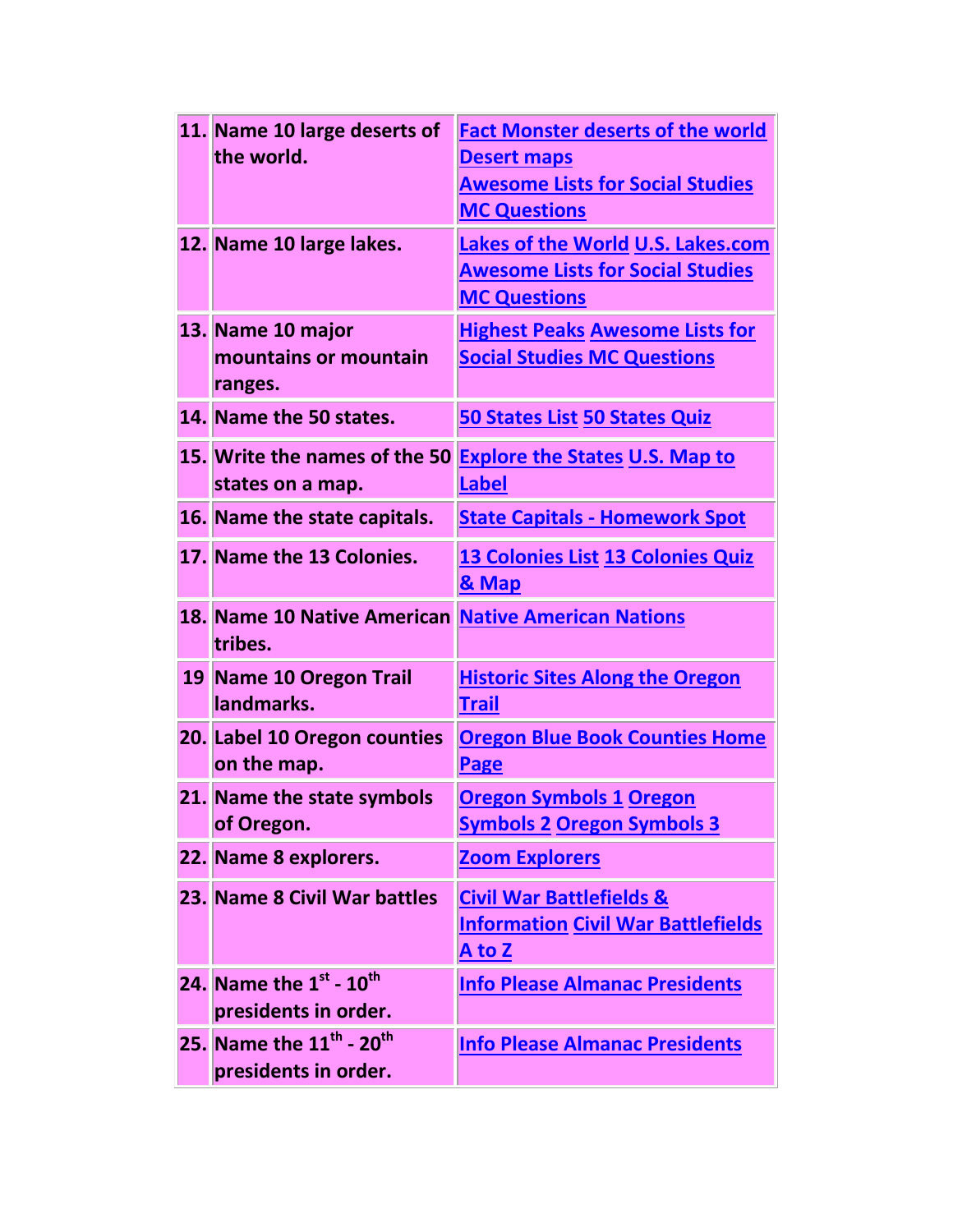| <b>26.</b> Name the $21^{st}$ - $30^{th}$<br>presidents in order. | <b>Info Please Almanac Presidents</b> |
|-------------------------------------------------------------------|---------------------------------------|
| 27. Name the 31 <sup>st</sup> - current<br>presidents.            | <b>Info Please Almanac Presidents</b> |

|    |                                                      | Here's a Web Site to                                                                          |
|----|------------------------------------------------------|-----------------------------------------------------------------------------------------------|
|    |                                                      | Assist You in Your                                                                            |
|    | <b>SCIENCE</b>                                       | Research                                                                                      |
|    | 28. Name 15 kinds of fish.                           | <b>Kinds of Fish Interesting Fish Facts</b>                                                   |
|    | 29. Name 15 marine<br>creatures.                     | <b>Marine Creatures</b>                                                                       |
|    | 30. Name 15 mammals.                                 | <u>All About Mammals</u>                                                                      |
|    | 31. Name 15 vertebrate<br>animals.                   | <b>List of vertebrate animals</b><br><b>Vertebrate animals &amp; photos</b>                   |
|    | 32. Name 15 desert animals<br>or wildlife.           | <b>Loads of desert animal information</b>                                                     |
|    | 33. Name 10 amphibians.                              | <b>Amphibians</b>                                                                             |
|    | 34. Name 10 reptiles.                                | <b>Reptile Database</b>                                                                       |
|    | 35. Name 10 dinosaurs.                               | <b>Dinosaur Pictures All About</b><br><b>Dinosaurs</b>                                        |
|    | 36. Name 10 types of birds.                          | <b>Birds of the 50 States List of State</b><br><b>Birds</b>                                   |
|    | 37. Name 10 rainforest birds<br>or mammals.          | <b>Rainforest Wildlife Zoobooks -</b><br><b>Crossword Puzzle</b>                              |
|    | 38. Name 10 deciduous<br>trees.                      | <b>What Tree Is It?</b>                                                                       |
| 39 | Name 10 rocks or<br>minerals.                        | <b>Mineral Gallery - photos How</b><br><b>Rocks are Formed Rocks &amp;</b><br><b>Minerals</b> |
|    | 40. Name 10 chemicals and<br>their chemical symbols. | <b>Periodic Table for Kids Game -</b><br><b>Periodic Table</b>                                |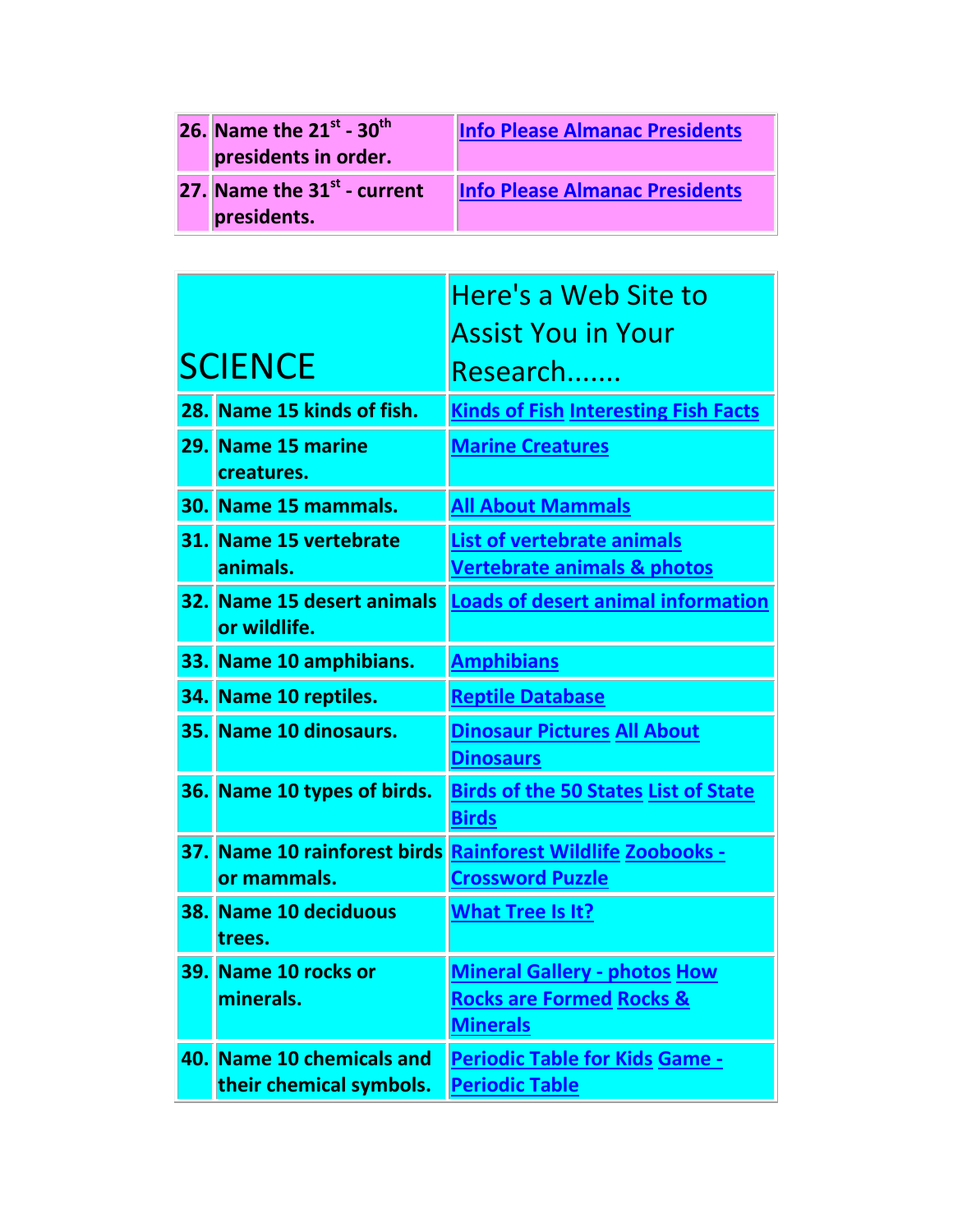|     |                                                          | <b>Great video/song to learn the</b><br><u>elements</u>                                                          |
|-----|----------------------------------------------------------|------------------------------------------------------------------------------------------------------------------|
|     | 41. Name 10 constellations.                              | <b>Choose a constellation then</b><br>"constellation lines" Constellations                                       |
|     | 42. Name 10 organs in the<br>human body.                 | <b>Human Body Organs</b>                                                                                         |
| 43. | Name 8 types of clouds.                                  | <b>More about clouds</b>                                                                                         |
|     | 44. Name 5 inventors and<br>their inventions.            | <b>National Inventors Hall of Fame</b>                                                                           |
|     | 45. Name 5 human body<br>systems                         | <u>Virtual Body Body Systems Body</u><br><b>System Game</b>                                                      |
|     | 46. Name the stages of the<br>water cycle.               | <b>Water Cycle</b>                                                                                               |
|     | 47. Name the order of the<br>colors in the rainbow.      | <b>About Rainbows</b>                                                                                            |
|     | the skeleton.                                            | 48. Label the major bones of Human Skeleton - Enchanted<br><b>Learning Mr. Bones Assembly</b><br><b>Activity</b> |
| 49. | Name the order of the<br>planets in the solar<br>system. | <b>Introduction to the Nine Planets</b>                                                                          |

| LANGUAGE<br><b>ARTS &amp;</b><br><b>LINGUISTICS</b> | Here's a Web Site to<br><b>Assist You in Your</b><br>Research   |
|-----------------------------------------------------|-----------------------------------------------------------------|
| 50. Name 20 verbs.                                  | <b>What is a Verb? Play the "Nouns or</b><br><b>Verbs? game</b> |
| 51 Name 15 adjectives.                              | <b>Adjective Information</b>                                    |
| 52. Name 15 adverbs.                                | <b>Adverbs</b>                                                  |
| 53. Name 15 prepositions.                           | <b>List of Prepositions</b>                                     |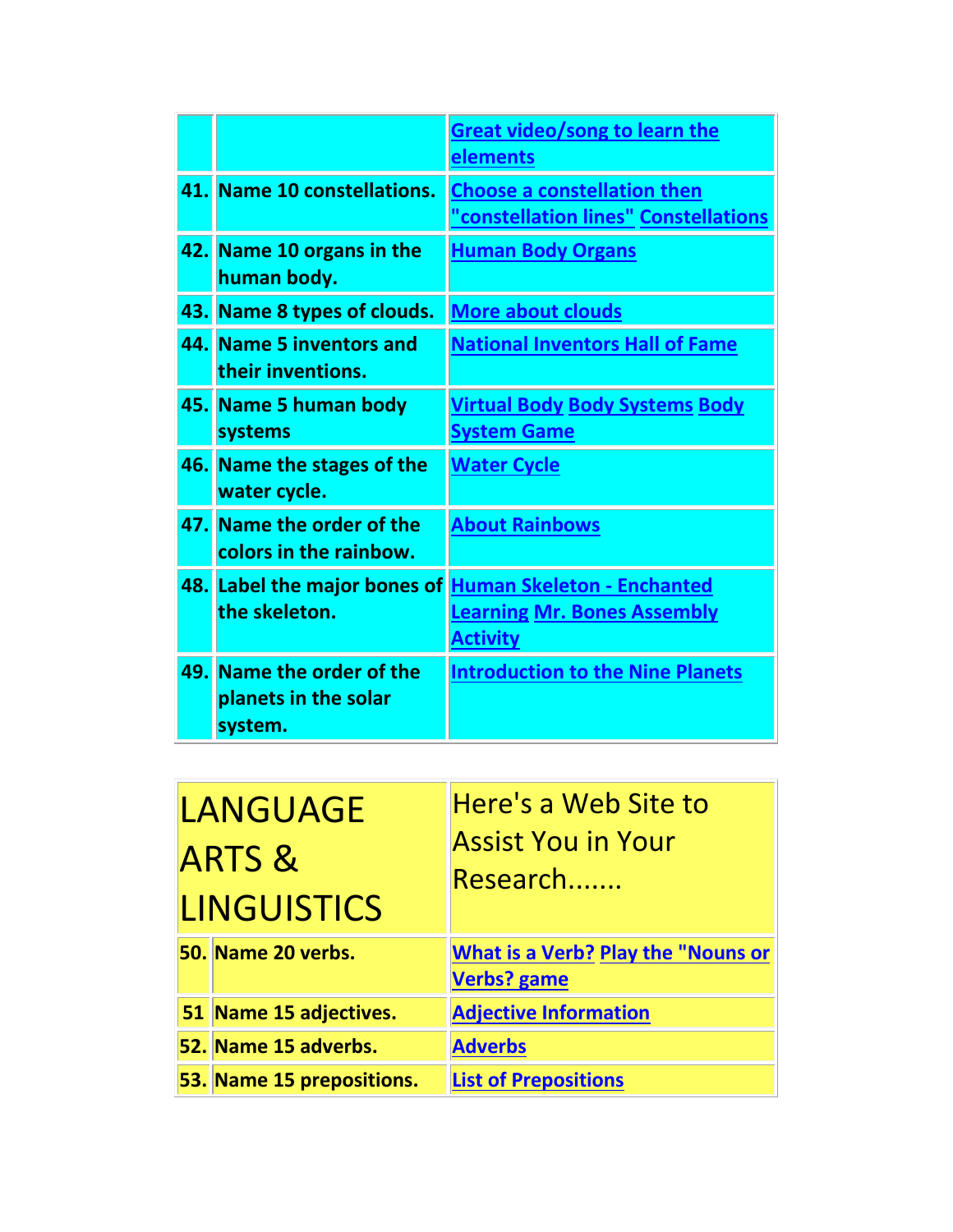| 54. Name 10 common nouns Nouns<br>& 10 proper nouns.                                                       |                                                                                                                                           |
|------------------------------------------------------------------------------------------------------------|-------------------------------------------------------------------------------------------------------------------------------------------|
| 55. Name 10 famous<br>authors.                                                                             | <b>Children's Authors</b><br>KidsKonnect.com - Authors                                                                                    |
| 56. Give 2 examples each of<br>alliteration,<br>personification, simile,<br>metaphor, and<br>onomatopoeia. | <b>Simile, metaphor, personification</b><br><b>Onomatopoeia</b>                                                                           |
| 57. Count to 20 in Spanish.                                                                                | <b>Count in Spanish</b>                                                                                                                   |
| 58. Count to 20 in French.                                                                                 | <b>Click "Ecoutons" (listen) to listen to</b><br>the numbers & then click<br>"Repetons" and finally, "Praticons"<br><u>to play a game</u> |
| 59. Use sign language to<br>"sign" the alphabet.                                                           | <b>Sign Language Game</b>                                                                                                                 |
| 60. Score 100% on the grade- 4th Grade 100-word list<br>level 100-word spelling<br>test.                   |                                                                                                                                           |

| <b>MATH</b> |                                                                        | Here's a Web Site to<br><b>Assist You in Your</b><br>Research |
|-------------|------------------------------------------------------------------------|---------------------------------------------------------------|
|             | 61. Draw the lines of<br>symmetry for the capital<br>alphabet.         | <b>Symmetry of Capital Letters</b>                            |
|             | 62. Compute area of<br>squares, rectangles,<br>circles, and triangles. | <b>Math.com - Area Formulas</b>                               |
|             | <b>63. Name the perfect square</b><br>numbers up to 225.               | <b>Learn Your Square Numbers</b>                              |
|             | 64. Write in Roman                                                     | <b>Roman numerals Know your</b>                               |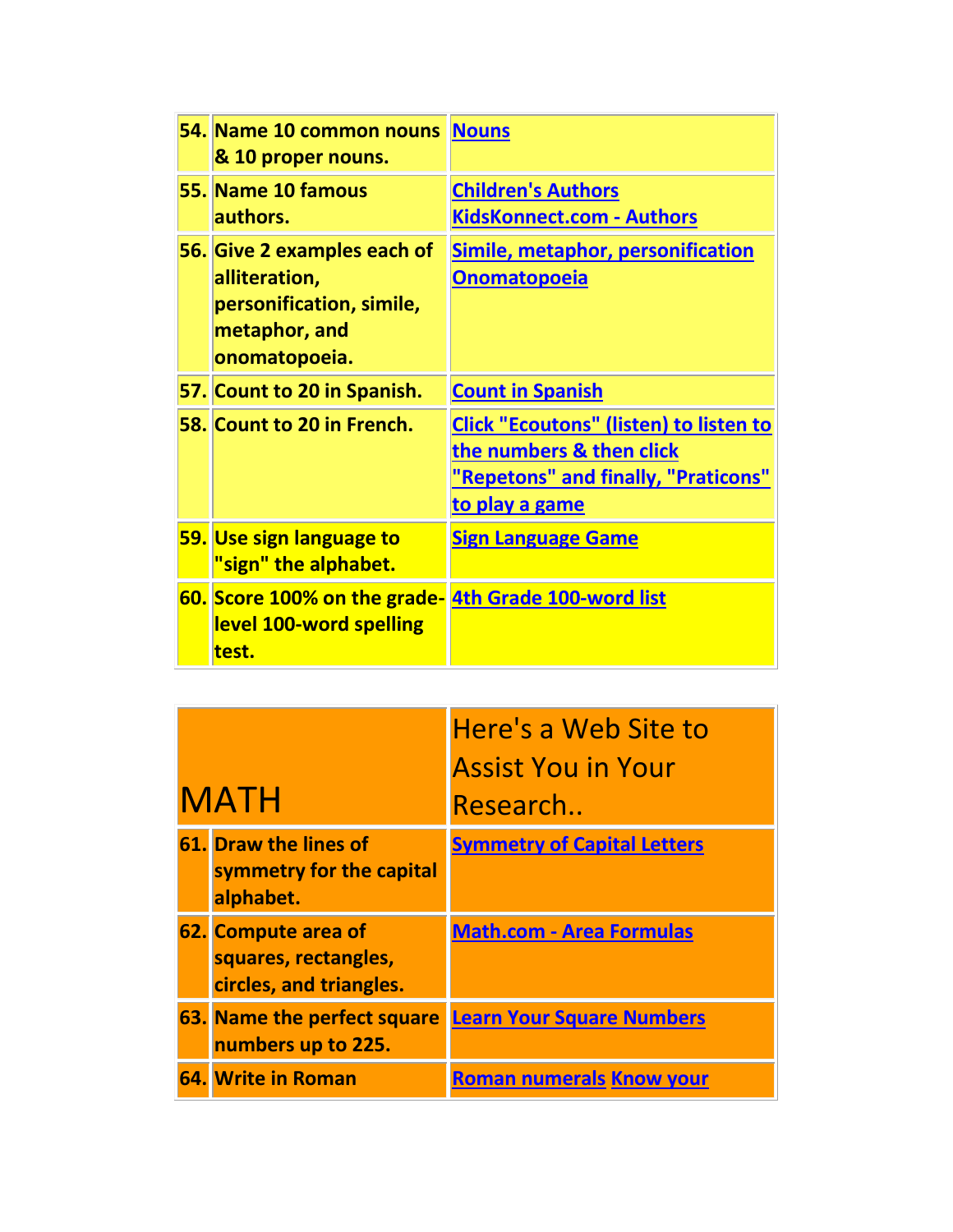| numerals up to 100.                                                      | <b>Roman numerals Roman Numerals</b><br><b>Quiz</b>                        |
|--------------------------------------------------------------------------|----------------------------------------------------------------------------|
| 65. Name 5 famous<br>mathematicians.                                     | <b>Greatest Mathematicians Long list</b><br>of mathematicians              |
| 66. Earn 100% on the area &<br>perimeter of rectangles<br>quiz.          | <b>Area of rectangles Play "Shape</b><br><b>Surveyor" to practice both</b> |
| 67. Earn 100% on the square<br>roots test.                               | Learn about square roots Square<br>roots flashcard game                    |
| 68. Earn 100% in 4 minutes<br>on the addition basic<br>facts test.       | <b>Arithmattack</b>                                                        |
| 69. Earn 100% in 4 minutes<br>on the subtraction basic<br>facts test.    | <b>Arithmattack</b>                                                        |
| 70. Earn 100% in 4 minutes<br>on the multiplication<br>basic facts test. | <b>Arithmattack</b>                                                        |
| 71. Earn 100% in 4 minutes<br>on the division basic<br>facts test.       | <b>Arithmattack</b>                                                        |

|                                                         | Here's a Web Site to           |
|---------------------------------------------------------|--------------------------------|
|                                                         | <b>Assist You in Your</b>      |
| MISCELLANEOUS Research                                  |                                |
| 72. Name one career for each<br>letter of the alphabet. | <b>A HUGE list of careers</b>  |
| 73. Name the birthstones for<br>each month.             | <b>Birthstones</b>             |
| 74. Name 20 different modes<br>of transportation.       | <b>Modes of Transportation</b> |
| 75. Name 15 breeds of horses. Horse Breeds of the World |                                |